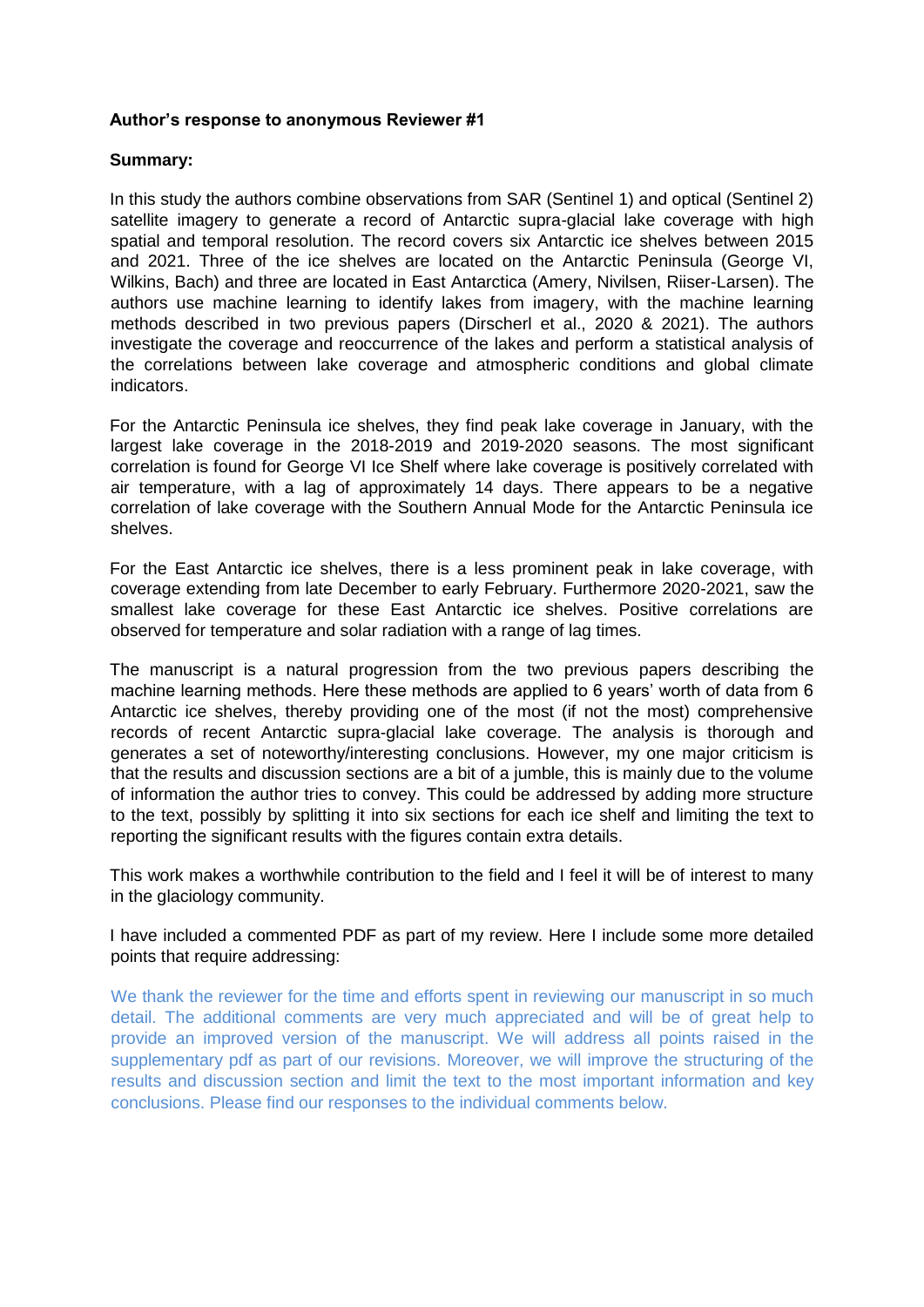# **Comments:**

- Use of term average:
	- At times I was confused by the use of average, which in some contexts refers to: the mean of the data included in the bi-weekly value; the spatial average over the ice shelf; or the mean of multi-year data. It would be good to clarify what is mean each time average is used.

Many thanks for this helpful comment. We will clarify on the meaning of the term "average" in the main text each time it is referred to.

> Secondly average is used in the abstract and conclusion with reference to the mean values from the 6 years of data. However, on first reading this gives the impression that it is a long-term record. Saying something is above or below the average, when that is only based on 6 years of data lacks the long-term context. For instance, it may be the case that 2015-2016 was a high lake year in comparison to the 20 years beforehand, but not in comparison to the following 5 years. This point needs to be considered throughout the text when reporting differences between annual results.

Thank you for this suggestion. We agree that the short observational period provided by Sentinel-1 and Sentinel-2 does not capture long-term trends. To clarify on this, we will improve the corresponding wording in the abstract and main text.

If I am interested in an ice shelf not included in this investigation what can I learn from this paper? Are there any general statements that can be applied to all lakes following the evidence generated here?

Despite some minor variations in lake coverage resulting from varying local control factors (e.g., albedo feedbacks, ice surface topography or local microclimatic conditions), our study revealed similar lake evolution over all three Antarctic Peninsula (API) ice shelves. In fact, lake coverage over all three ice shelves was highest during the past two melting seasons compared to the previous four melting seasons. Likewise, also the detected driving factors agreed well among the three regions (Table 2) making it likely that other Antarctic Peninsula ice shelves in the vicinity of the Bellingshausen Sea Sector responded similar to the present regional environmental conditions particularly during the 2019/2020 and 2020/2021 summers with high meltwater coverage.

For East Antarctic ice shelves, lake evolution was far more variable due to the larger distance among them and thus, the different environmental conditions. At the same time, it has to be noted that over all three East Antarctic ice shelves, temperature conditions and the amount of incoming solar radiation showed strong positive correlations with lake extents making it likely that these are primary control factors also for other East Antarctic regions. Furthermore, the past melting season 2020/2021 revealed very low lake extents over all three ice shelves in agreement with the timing of an atypical Amundsen Sea Low (ASL) leading to low temperature conditions. This highlights the significant influence of large-scale atmospheric modes on entire ice sheet sections where similar trends in lake evolution can be expected, e.g., in terms of low lake extents over other East Antarctic ice shelves during the 2020/2021 summer. In fact, the atypical ASL was also found to cause comparatively low lake extents during the late 2020/2021 melting season over the API suggesting that Southern Hemisphere atmospheric modes can exert continent-wide influence. Likewise, also the influence of SAM and IOD was shown to influence entire ice sheet sections (Table 2) over the API and East Antarctica in a similar manner.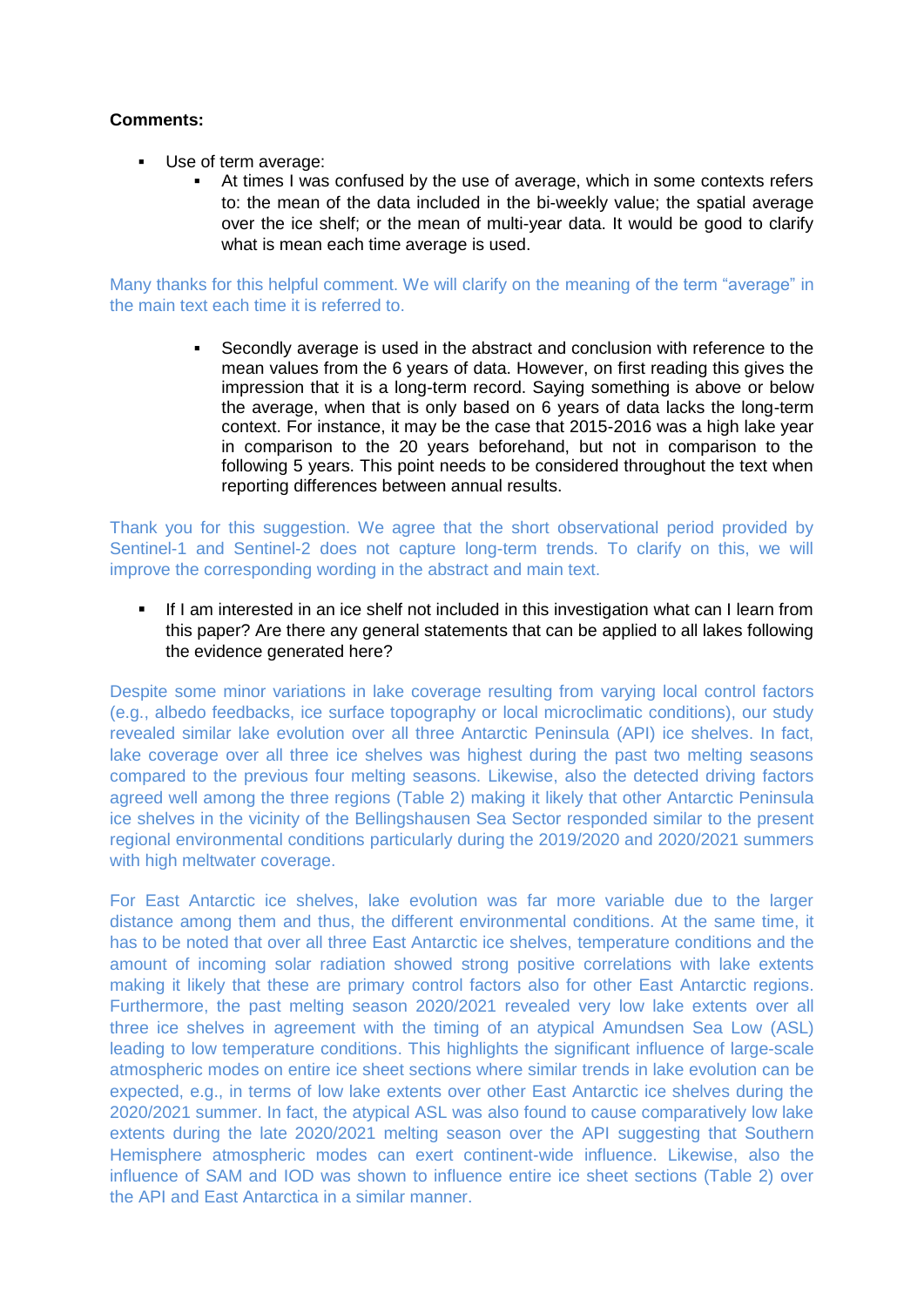Considering all six investigated ice shelves, the summary in Table 2 highlights that also local control factors show good agreement with respect to the direction of detected relationships. Therefore, similar relationships can likely be observed over other Antarctic ice shelves. Moreover, also temperature conditions show consistent positive correlations over all ice shelves highlighting the strong influence of temperature on lake evolution (most other factors varied for at least 1-2 ice shelves). To provide more general statements in the main text, we will address the described patterns in the discussion and conclusion sections.

▪ How are datasets (Sentinel 1 & 2) combined? What is the time resolution of the preaggregated data? Is this consistent for each bi-weekly value? How does the performance with each dataset compare? i.e. are same lake features identified? Are there any differences? How does this impact your results?

Sentinel-1 and Sentinel-2 classifications were combined through decision-level fusion, i.e., the mosaicking of all obtained Sentinel-1 and Sentinel-2 classification products. Mosaicking was performed to obtain the maximum lake extent during a given time interval thus, considering all classified lake pixels in each single classification map as valid.

The time resolution of the pre-aggregated data thus, of the single classification maps corresponds to the repeat interval of the individual satellite sensors reaching up to daily revisit frequencies over Antarctica due to overlapping orbit tracks in polar regions (the general revisit time at the equator is 5 and 6 days for Sentinel-2 and Sentinel-1, respectively). The data availability for each bi-weekly interval fluctuated only slightly over an ice shelf whereat the number of available acquisitions varied with respect to the timing within the melting season (sometimes more acquisitions were available during the peak of the melting season (January) than in months before and after, particularly for Sentinel-2). At the same time, data availability was restricted during few months over Riiser-Larsen and Nivlisen Ice Shelf requiring interpolation with the bi-weekly long-term mean of 2016-2021 (see Supplementary Figure S1, lines 252-253 in the manuscript).

Comparing classifications from Sentinel-1 and Sentinel-2, the same lake features can generally be identified. However, due to sensor-specific characteristics, lake sizes and lake visibility may vary. For example, lakes in SAR data oftentimes appear larger than in optical imagery due to the penetration capability of microwave sensors through thin ice and snow. Hence, even buried and slightly/partly frozen lakes can be detected with SAR. On the other hand, lakes that are subject to particularly strong refreezing or wind roughening cannot be detected with our deep learning classification method. Regarding optical data, buried lakes cannot be detected while wind roughening does not affect lake visibility. Further, cloud cover hinders lake visibility in optical imagery while SAR data are unaffected by meteorological and illumination conditions. Therefore, the combination of optical and SAR data was particularly beneficial allowing to obtain a more complete mapping record than with single-sensor classifications. At the same time, these differences in mapping capabilities may lead to some variability in intra-annual and inter-annual lake extent mappings particularly when only one sensor type delivers information. For example, data availability during cloud cover or at the onset of Antarctic winter purely results from Sentinel-1 SAR. This could lead to a slight underestimation of the total lake area in case of lakes being subject to strong wind roughening. Likewise, when only optical data are available, lakes covered in snow are not detected and may lead to slightly smaller lake outlines. Overall, the described effects are not believed to bias the overall detected temporal signature of lake evolution since wintertime lake extents are generally small and since a conjoint occurrence of severe wind roughening in SAR data and cloud cover in optical imagery is unlikely.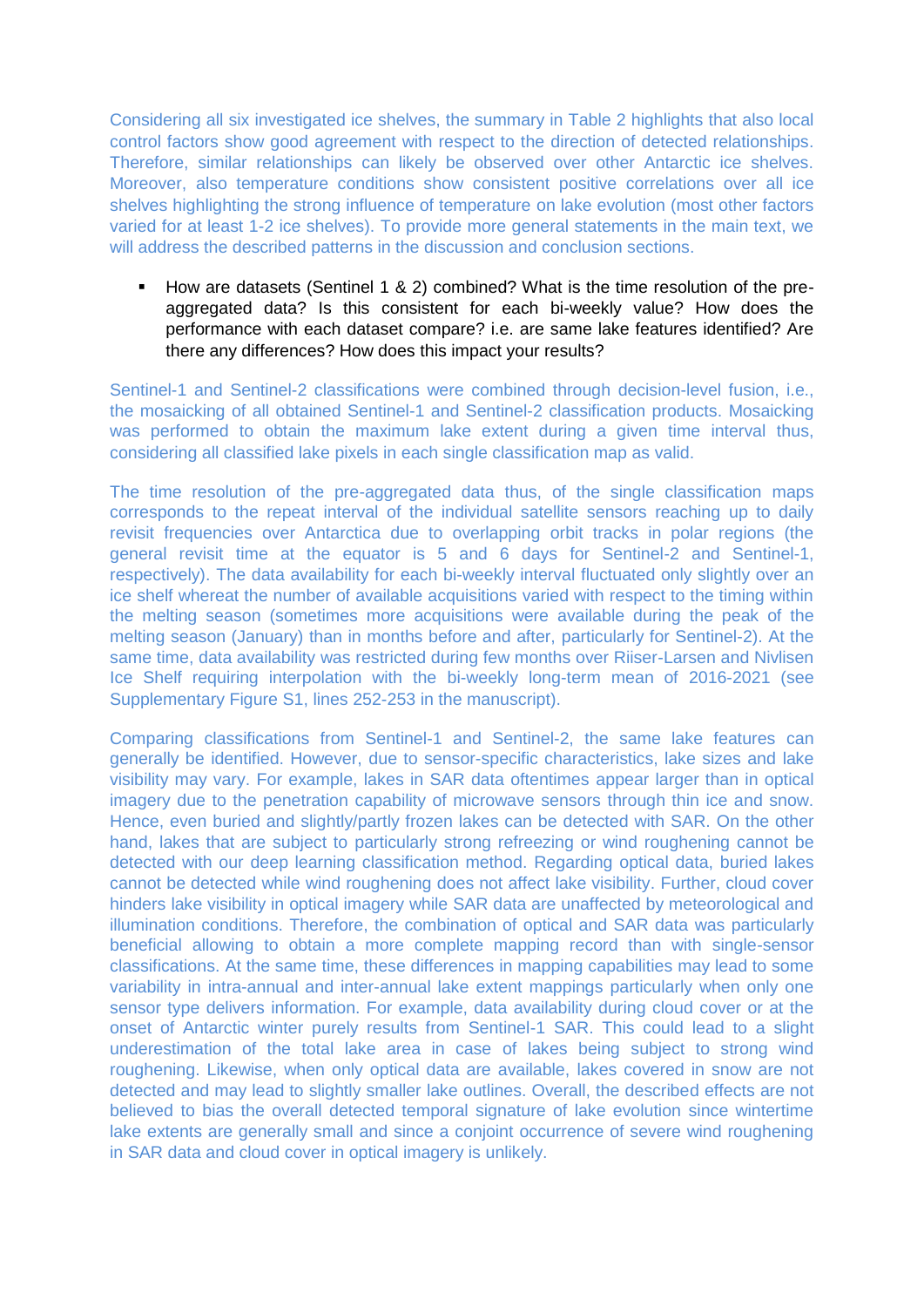In order to provide a better understanding of the abovementioned points, we will add relevant information to the corresponding sections in the manuscript.

This new combined dataset is a great contribution to the field and this is not emphasized enough in the main text. It would be great if the usefulness of the new dataset could be highlighted more, i.e. 2D dynamics of lakes, lake geometries, etc. But maybe this is the focus for future papers?

Many thanks for this positive feedback and helpful suggestion. We will insert a corresponding paragraph on the usefulness as well as on potential future applications of the combined dataset in the discussion section. Since all data will be made publicly available via DLR's GeoService (the link will be added as part of the revisions), future studies on 2D lake dynamics etc. can be easily performed.

■ It would good to add details about how machine learning training data was generated and how classification was tested. Are there any feature that might be missed?

Due to the lack of a pan-Antarctic mapping record and an operational monitoring service providing supraglacial lake extent classifications for Sentinel-1 and Sentinel-2 data, the machine learning training data consisted of the original satellite acquisitions as well as manually created labels. For Sentinel-1, only classes "water" and "non-water" were labeled while Sentinel-2 data were labeled for classes "water", "rock", "shadow" and "snow/ice". Regarding Sentinel-2, the availability of multi-spectral data allowed to obtain rock classification maps as side-product, e.g., for further geo-scientific analyses as well as an improved discrimination between shadow and lakes being one of the biggest challenges to overcome. Classification was tested by means of the prediction of independent test scenes distributed across the entire Antarctic continent and not presented to the machine learning models before. For evaluation, an accuracy assessment was performed on basis of randomly sampled and manually labeled points in the test data that were evaluated as part of a confusion matrix. For both classification methods, the main remaining limitations were related to false positive lake classifications (line 235, 244-246). False negative lake classifications occurred less frequently but mostly over mixed pixels at lake edges for Sentinel-2 (line 244) and over particularly large lakes for Sentinel-1. This information can also be found in our preceding papers describing the methods for Sentinel-1 and Sentinel-2 in more detail. To indicate how the stated training data and accuracy values (line 232, line 243) were obtained, we will slightly expand the corresponding paragraphs.

## Transport of meltwater:

▪ You say that water is transported across the ice shelf (and I believe you) but what evidence do you have of actual water movement? It would be really interesting to see the flow of meltwater and subsequent growth of lakes in a time series.

Many thanks for this comment. While we did not provide any direct evidence of water movement across the ice shelves in the manuscript itself, this process is partly reflected in the maps providing details on temporal lags thus, the temporally delayed response of meltwater accumulation to climate drivers in regions that are most distant from initial meltwater accumulation in the early melting season, e.g., near the grounding line (Figure 7b,d; Figure 8b,d,j,l,r,t). Further, also Figure 3 reflects the temporal growth of the surface hydrological network over time and Figure 2 and Figure 5 show the existence of interconnected surface hydrological networks. Since the manuscript already contains a comparatively large number of figures, we decided not to include an additional figure on time series over individual lake features in the manuscript itself. However, we will add an exemplary Figure showing a time series of the January maximum lake extent over central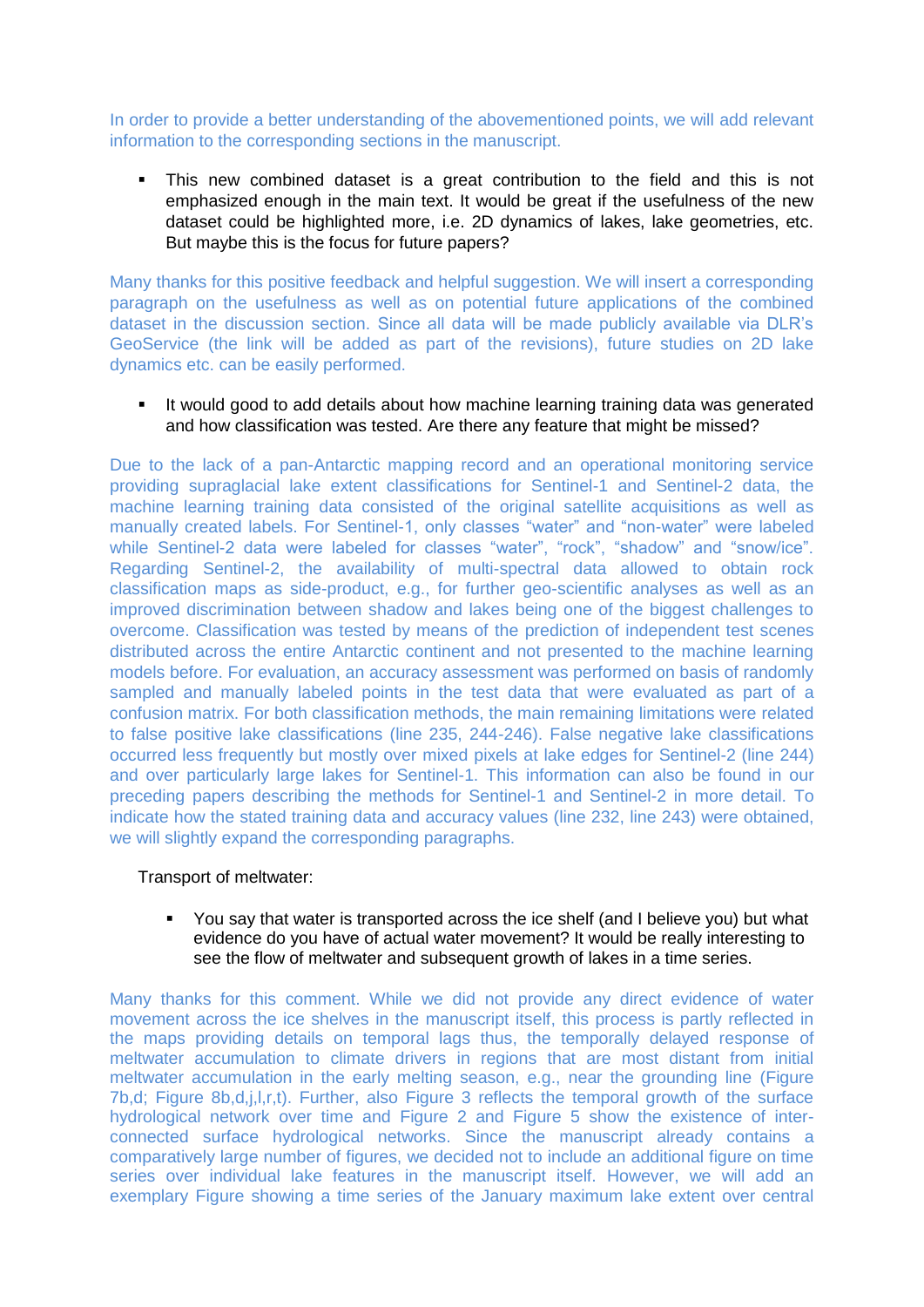Nivlisen Ice Shelf in 2017-2021 to the Supplement (see below). Here, the progressive expansion of the surface hydrological network towards the north-east can be observed. Moreover, the bi-monthly data will be made publicly available online and can be easily used for further time series analyses.



**Figure 1** January maximum lake extent mapping products for years 2017-2021 over Nivlisen Ice Shelf. The grounding line data (grey) are from Mouginot et al. (2017) and Rignot et al. (2013) and Sentinel-2 bedrock data are from Dirscherl et al. (2020).

You say that there is a lag between melt and lake growth where water has been transported across the shelf. How far has meltwater been transported? Can you investigate the lag between ERA5 data where the melt is formed and the formation of the lake?

As can be seen in Figure 2 and Figure 5, the surface hydrological networks extend over long distances particularly on Nivlisen, Riiser-Larsen, George VI and Amery ice shelves. For example, the elongated meltwater features stretching from west to east on Nivlisen Ice Shelf (see Figure 1 above) reach up to >30 km in length in 2020 until they reach the furthest meltwater pond in the north-east. Moreover, Figure 7 and Figure 8 provide details on the location and strength of temporal lags where meltwater has been transported.

▪ Figure 5: It's difficult to make out colours representing over 2 or 3 years of reoccurrence. This is possibly due to the small areas where lakes are frequently present. It would be good if bigger map plots were available, possibly in a supplement? There's so much great data here, it's a shame not to be able to see it more clearly.

Thank you for this helpful comment. It is correct that supraglacial lakes on the Antarctic Peninsula rarely reached recurrence frequencies >2 years in 2015-2021. Here, supraglacial lakes were mainly present during the past two melting seasons. In East Antarctica, lakes tend to reoccupy the same surface depressions during multiple years even though the overall area with recurrence frequencies >3 years remains comparatively small. We will follow your suggestion and improve the choice of colours in Figure 5 in our revised manuscript version. Moreover, we will include bigger map plots for each ice shelf in the Supplement.

▪ Results section: As mentioned earlier, the results section can be difficult to read in places because there is so much information about 6 different ice shelves. One way to make this easier to read would be to have a small section dedicated to each one, and then use the discussion to summarise similarities and differences between them. It would also be helpful to only report the statistical significant results and point the reader to the figures for more details.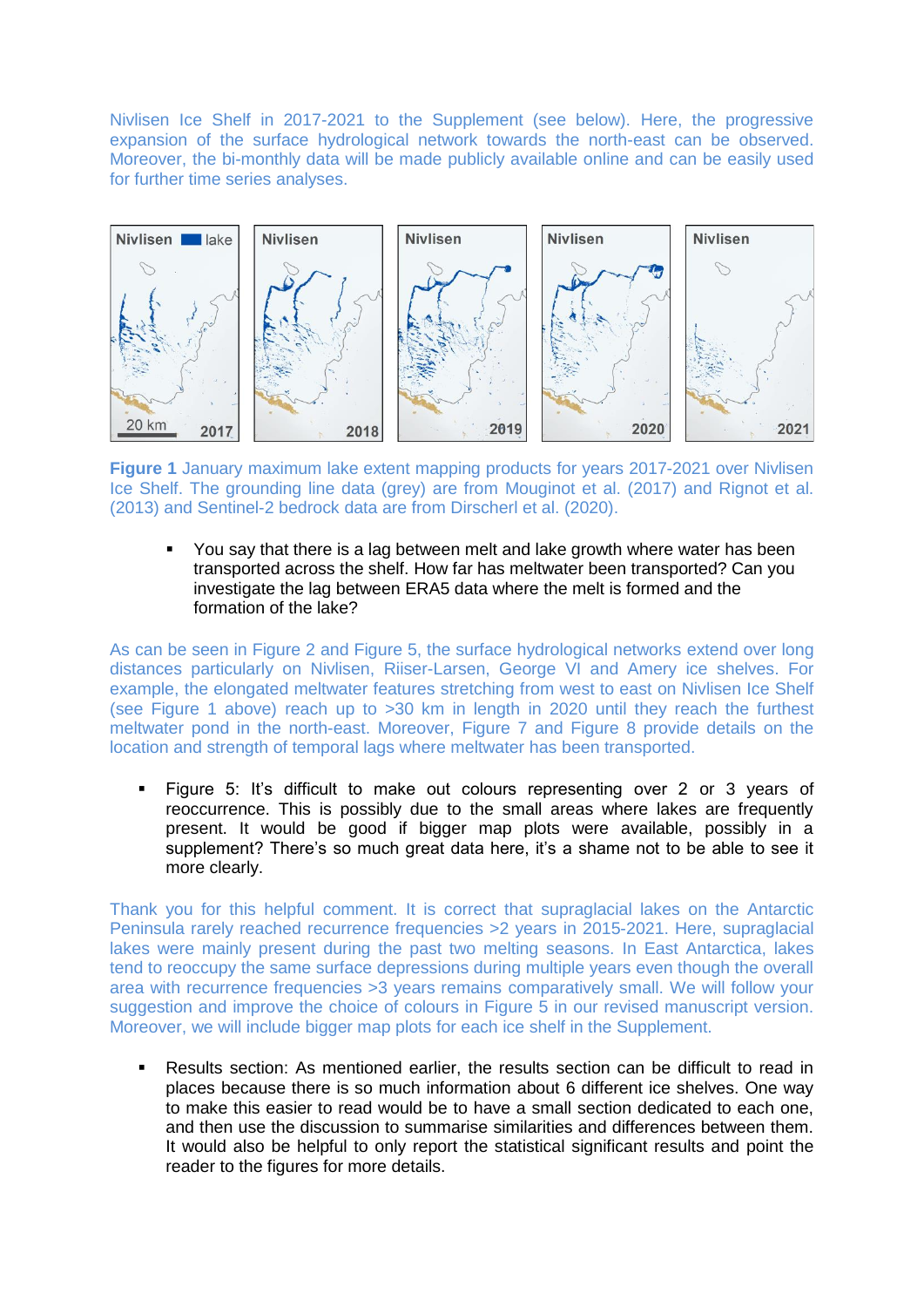Many thanks for this important suggestion. We will improve the structuring of the results section and limit it to the most relevant information. Moreover, we will improve the discussion section by highlighting similarities and differences among the ice shelves more clearly.

Correlation analysis sections: Again these two sections are difficult to read because there is so much information. I like figure 6 – maybe it would be good to use this figure to guide the reader through the results. Similarly with Figures 7 and 8, but possibly here you can be more selective about what plots you choose to show, leaving the others to the supplement.

We will follow your suggestion and shorten the text in Section 4.2. Further, we will move parts of Figure 7 and Figure 8 to the Supplement and focus on the most informative results.

Similarly, the discussion section includes a lot of repetition of the results section and frequently jumps from one ice shelf to another and back again – this could be trimmed down.

Many thanks for this important comment. We will limit the discussion to the most relevant information and key messages and improve its general structuring with respect to similarities and differences among the ice shelves.

Comparison with large-scale climate indicators such as:

■ DMI: Lines 589-591: I don't understand what is meant by this sentence.

With this sentence, we wanted to state that - in contrast to the 2019/2020 melting season the 2020/2021 melt event was not caused by a strong positive Indian Ocean Dipole event. In fact, the IOD returned to neutral values during 2020 (shown in Figure 10) suggesting other driving factors for increased meltwater accumulation during 2020/2021. We will improve the wording of the corresponding sentence in the manuscript.

SAM: Line 429: "correlation with annual SAM (Table 1) indicates a significant negative linear relationship (r=-0.82\*) over George VI Ice Shelf." This is the only significant correlation identified. Can you draw any API-wide conclusions from this?

Many thanks for this comment. Returning correlation values of -0.78 and -0.74, Bach and Wilkins Ice Shelf similarly showed strong negative correlations. Here, the low number of observations (n=6) used for correlation might have caused unreliable values of p resulting in statistically insignificant values. Hence, rather the r-value should be considered. This is also stated in lines 464-465: "Due to the low number of observations used for correlation, the pvalue might not be representative and rather r should be used for interpretation". To summarize, the influence of SAM can likely be observed across most of the API despite some minor variations due to local factors. We will improve the corresponding wording in the manuscript and highlight potential implications for other API regions in the discussion.

I found it difficult to discern the take away conclusions about the interaction with these climate indicators. Lines 642-652 do discuss this, but the explanation is very vague, with few references to other studies that have thoroughly investigated these dynamics.

We will improve the discussion on large-scale climate drivers and highlight their potential implications for other Antarctic regions. We will also add relevant literature where appropriate.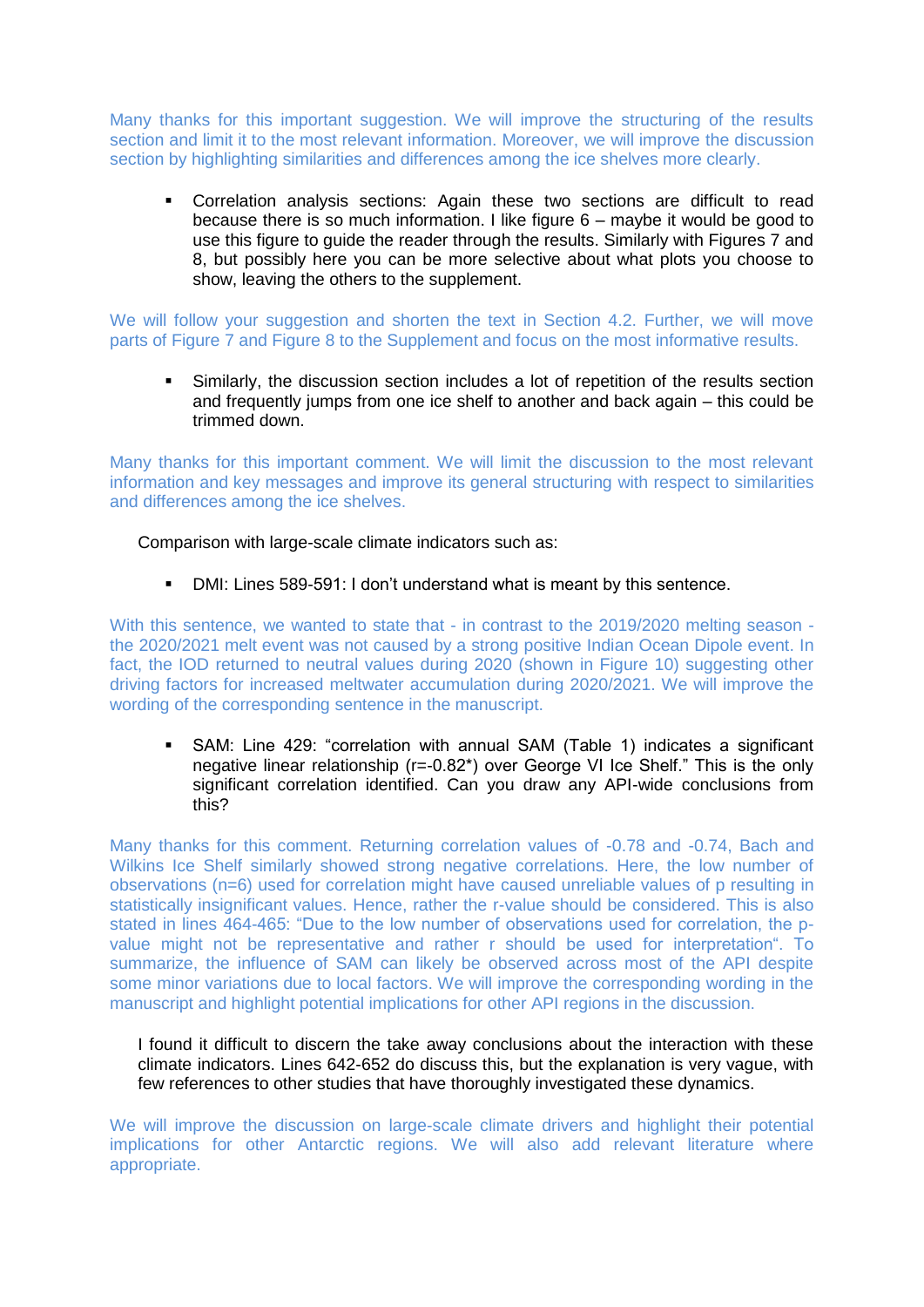• Melt-albedo feedbacks (Line 678): not sure whether you have mentioned any particular examples of this from your results. It would be great to see some examples.

To highlight the influence of low-albedo surfaces on lake formation, we included our Sentinel-2 rock classification product in Figure 5. As can be seen, lakes on George VI, Wilkins, Nivlisen and Amery Ice Shelf are clustered close to rock. Even though this only provides indirect evidence of melt-albedo feedbacks, it highlights the spatial proximity of lakes to lowalbedo surfaces. The same applies to lakes appearing near blue ice regions over Riiser-Larsen, Nivlisen and Amery Ice Shelf (comparison of Figure 5 to Figure 1d,e,f; Figure 2d). This is also reflected in Figure 7 and Figure 8 showing a shorter response time of lake formation in regions close to low-albedo features. As a more detailed analysis of melt-albedo feedbacks would go beyond the scope of this study and require detailed investigation of the spatial proximity of lakes to blue ice or rock over time, we decided not to expand this section. However, we performed similar analyses as part of our preceding paper and will point towards it in the manuscript.

• Table 2: "Local controls" how have you determined these correlations? It's easy to miss this in the text, so it would be good to have a dedicated results section on this (similar to point above).

As mentioned, local controls were mainly analysed for completeness through the visual comparison of supraglacial lake extent classification maps to rock classification maps, blue ice occurrence (in optical imagery) as well as DEM data (Figure 2, Figure 5). For analysis of the influence of the firn air content, we used previous year precipitation data, as shown in Table 1 and Figure 9 (also see lines 263-265). We will improve the description of corresponding results in Section 4.1 (lines 297-298, 370-374) and Section 4.2 (lines 432-734, 459-462). In particular, we will provide more detail on topographic and morphological controls.

• Buried lakes: This is mentioned in the conclusion and abstract, but not in the main text. How important/common are they? Where are they found? Is this one difference between sentinel 1 & 2? Are you missing them in Sentinel 2? How does this impact your results?

While information on the distribution of Antarctic buried lakes is so far limited with only few confirmed observations over Larsen C Ice Shelf on the Antarctic Peninsula (Hubbard et al., 2016) as well as over Roi Baudouin and Fimbul ice shelves in East Antarctica (Dunmire et al., 2020; Lenaerts et al., 2017; Liston et al., 1999), they likely exist over other parts of the ice sheet as well, similar as expected for firn aquifers (van Wessem et al., 2021, 2016). In addition, it has to be noted that we also refer to buried lakes when only parts of lake surfaces are covered by thin ice and/or snow, as visible in Figure 12 of our preceding paper (Dirscherl et al., 2021).

Considering the penetration of radar sensors into snow and ice, buried lakes can only be mapped in SAR data. In fact, this represents one of the major advantages of Sentinel-1 allowing to obtain a more complete mapping record than with single-sensor Sentinel-2 mappings. In the latter, buried lakes cannot be detected. To improve the understanding of advantages of SAR sensors for supraglacial lake extent mapping in Antarctica, we will insert corresponding information in the introduction.

• ERA5-Land climate reanalysis – you haven't included any discussion on the potential shortfalls of using this data. For instance, are small scale effects around blue ice or exposed bedrock included? How does this impact your results?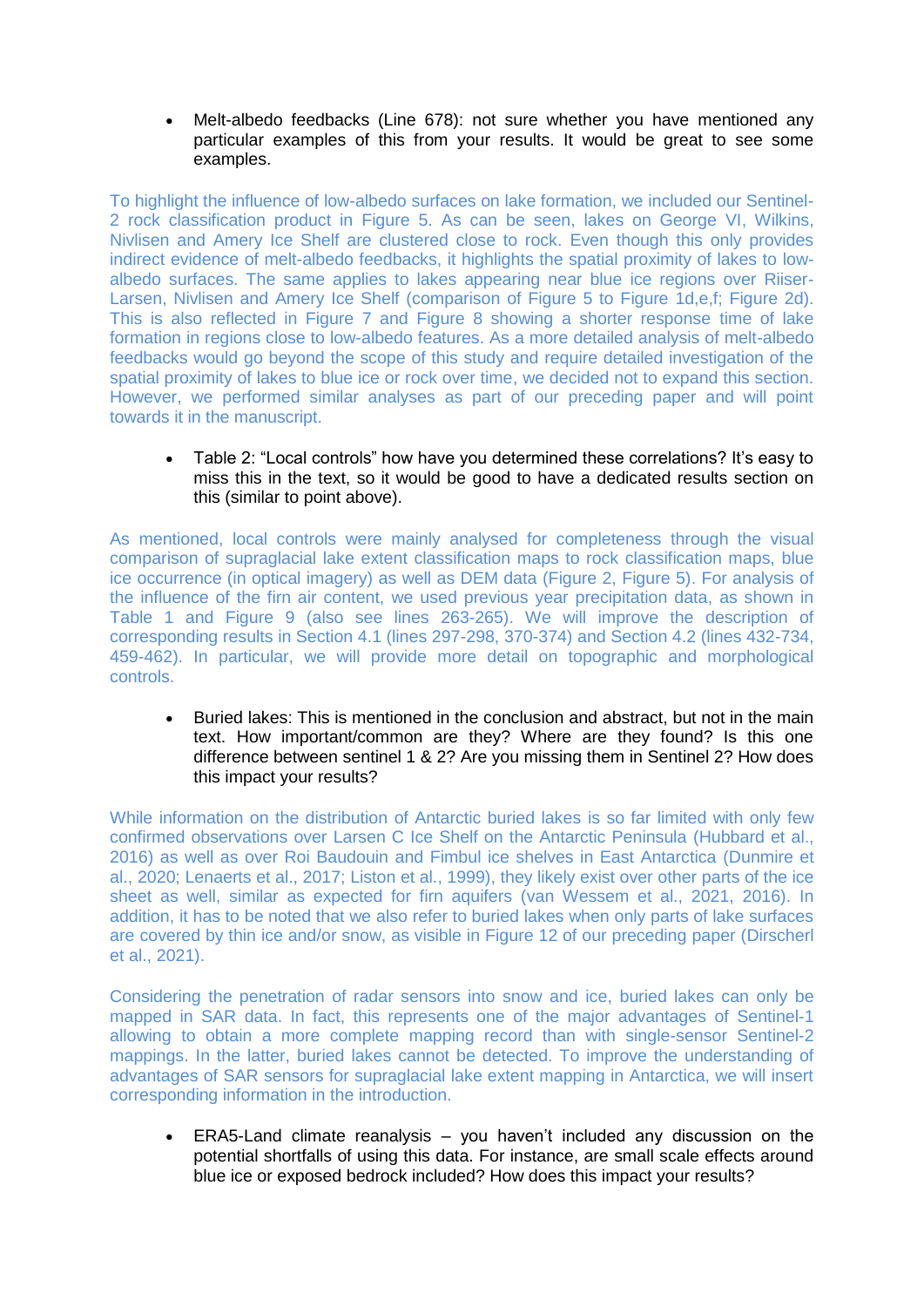Please find information on the general quality of the ERA5-Land climate variables in Section 3.1.2 (lines 170-197). Even though small-scale effects were not investigated as part of this study, it is not likely that small-scale effects are visible in gridded data at a spatial resolution of 9 km. In order to highlight the main advantages and drawbacks of ERA5-Land data, we will briefly address them in the discussion section. One of the major advantages certainly is that ERA5-Land data are the only publicly available dataset providing climate reanalysis data at large-scale.

#### **Minor Comments**:

Line 101-102: Use of space when quoting numerical values to separate thousands from hundreds, i.e. 10 000. (i) I'd usually choose to use a comma; 10,000. (ii) I'd apply this to 1,000 and 10,000. I'm not sure what the formatting choices of the journal are.

Many thanks for noticing that. We will change numerical values to the suggested format.

Line 287-288: "We observe a rapid onset of supraglacial lake formation in late January" Fig 3 shows that the peak lake coverage is in late January not the onset of lake formation.

Thank you for this important comment. We will improve the wording in the corresponding sentence.

Line 292-293: "More specifically, lake extents during the 2019-2020 and 2020-2021 melting season were above average during their peak and slightly below average in parts of early 2019-2020 and late 2020-2021" Does this imply faster than usual lake formation? Do you think this is a result of shallower lakes?

Due to the comparatively short length of the time series it is difficult to say whether lake formation was faster than usual. This particularly applies, as lake formation during preceding years was comparatively low overall thus, values above average simply reflect lake extents that were higher than in the preceding four low-melt years. As stated in the manuscript, specific atmospheric drivers were responsible, e.g., for the early end of melting season 2020- 2021 and not a generally shifted melting season. Similarly, to evaluate whether the overall pattern of lake evolution is a result of shallower lakes, longer time series would be required. Another requirement would be to accurately discriminate between frozen lakes and open water lakes in optical data in order to retrieve lake volumes (see line 246-248).

#### Line 371: "lakes spreading across Nivlisen Ice Shelf": Can you detect whether this spreading is occurring in time? i.e. lakes spread during melt season or lakes spread year on year?

In fact, lakes were spreading across Nivlisen Ice Shelf both, within melting seasons as well as from year to year (see Figure 1 above). Within melting seasons, lakes first developed close to the grounding line and progressively expanded in north-easterly direction towards the late melting season. Similarly, the maximum January lake extent mapping products (Figure 1 above) show a progressive advance of the surface hydrological network towards the north-east over the years with exception of the 2020-2021 melting season where lake coverage was generally low. We will add a brief sentence on this in the manuscript. Furthermore, we will also include the Figure shown above in the Supplement.

Line 377: "average and maximum air temperature" What average is this? The spatial average across the whole shelf? The average of the aggregated data? The multi-year average?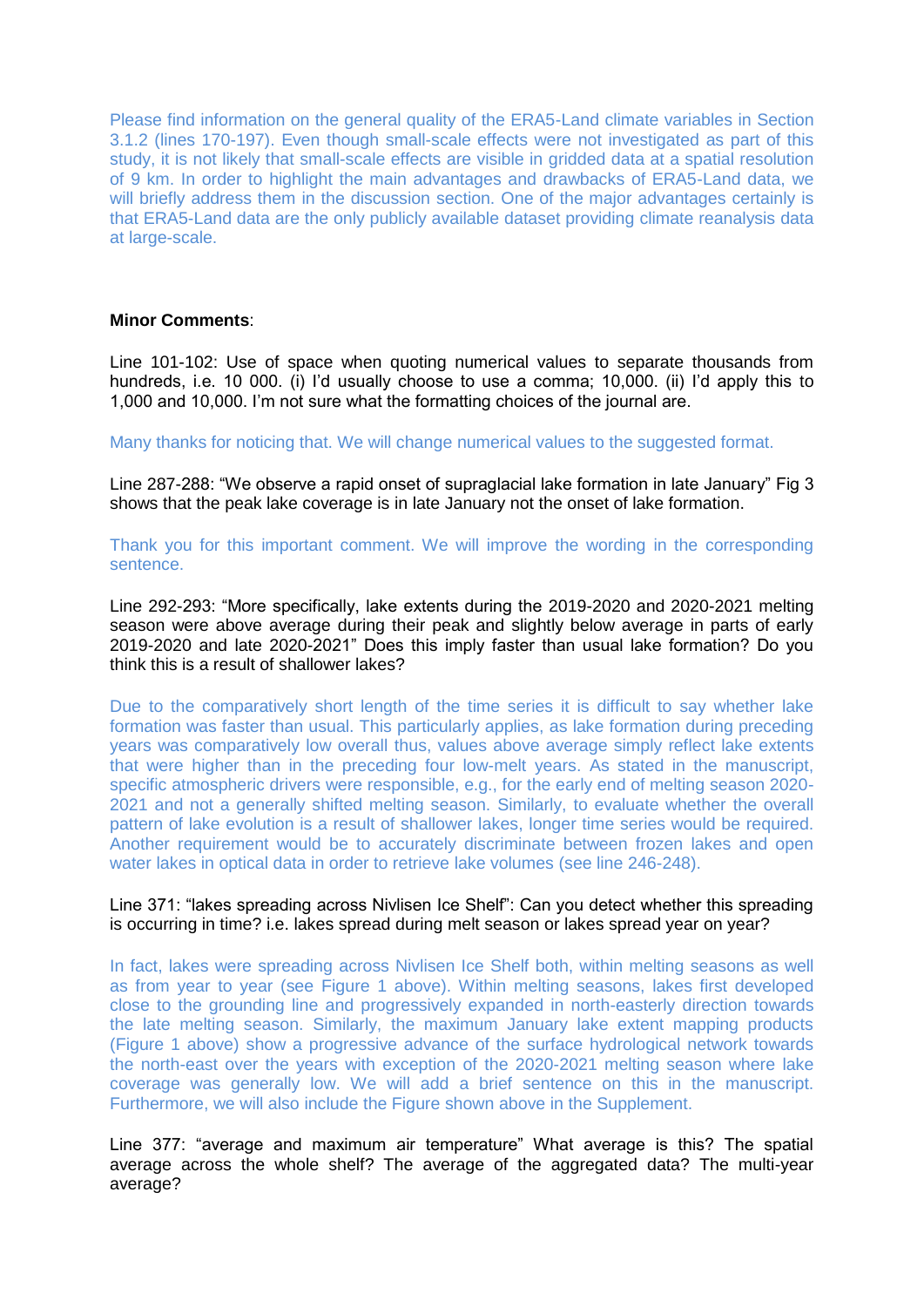In this context, "average" refers to the bi-weekly average air temperature and "maximum" to the maximum air temperature during a bi-weekly interval (see lines 257-258). In Figure 6, these pixel-based average and maximum values are summarized as spatial averages. In order to clarify on the respective quantities, we will improve the corresponding wording.

## Lines 429-434: It might be easier for the reader if you only report the significant results in the text, as otherwise there is too much information to take in.

While we generally agree with this comment, the correlations for SAM and previous year precipitation result from only few observations potentially leading to unreliable values of p. Therefore, also correlations above the determined significance level should be considered and the r-value should be used. This is also stated in line 460 and line 464. For all other correlations results, we will shorten the corresponding sections.

#### Line 613: I don' understand what you mean by "north(-easterly)"

Please excuse this ambiguous wording. Here, we wanted to state that winds were blowing predominantly from north-easterly direction with the corresponding directional value being inclined more towards northerly direction. We will improve the corresponding wording also for all following directional indications.

Line 638 -639: "firn air depletion potentially contributing to facilitated melt in 2020-2021" do you mean lakes rather than melt?

Many thanks for this important comment. That is correct, with this statement we actually wanted to refer to facilitated "lake accumulation". We will correct the sentence accordingly.

Line 665: "latitudinal flow stripes" I don't think latitudinal is the best word to use here as the structure of the flow stripes is so complex. I suggest just removing latitudinal.

Thank you for this suggestion. We will reword the sentence accordingly.

Line 667: "surface slopes" do you mean low surface slopes?

Many thanks for noticing that. That is correct, this should be "low surface slopes". We will correct the sentence accordingly.

Line 781: Include reference to: Gilbert, E., & Kittel, C. (2021). Surface Melt and Runoff on Antarctic Ice Shelves at 1.5°C, 2°C, and 4°C of Future Warming. Geophysical Research Letters, 48(8), 1–9.<https://doi.org/10.1029/2020GL091733>

Thank you for this suggestion. We will insert the reference in the corresponding sentence.

Lines 803-804: Example of how you are using your short record to talk about anomalous years, without any context of long-term values.

We will improve the wording and refer to the corresponding reference period 2015-2021.

Line 807: "record low lake coverage" same as point above.

Many thanks for noticing that. We will improve the wording accordingly.

Line 808: "Lateral meltwater transport" where is the evidence for water flow/movement?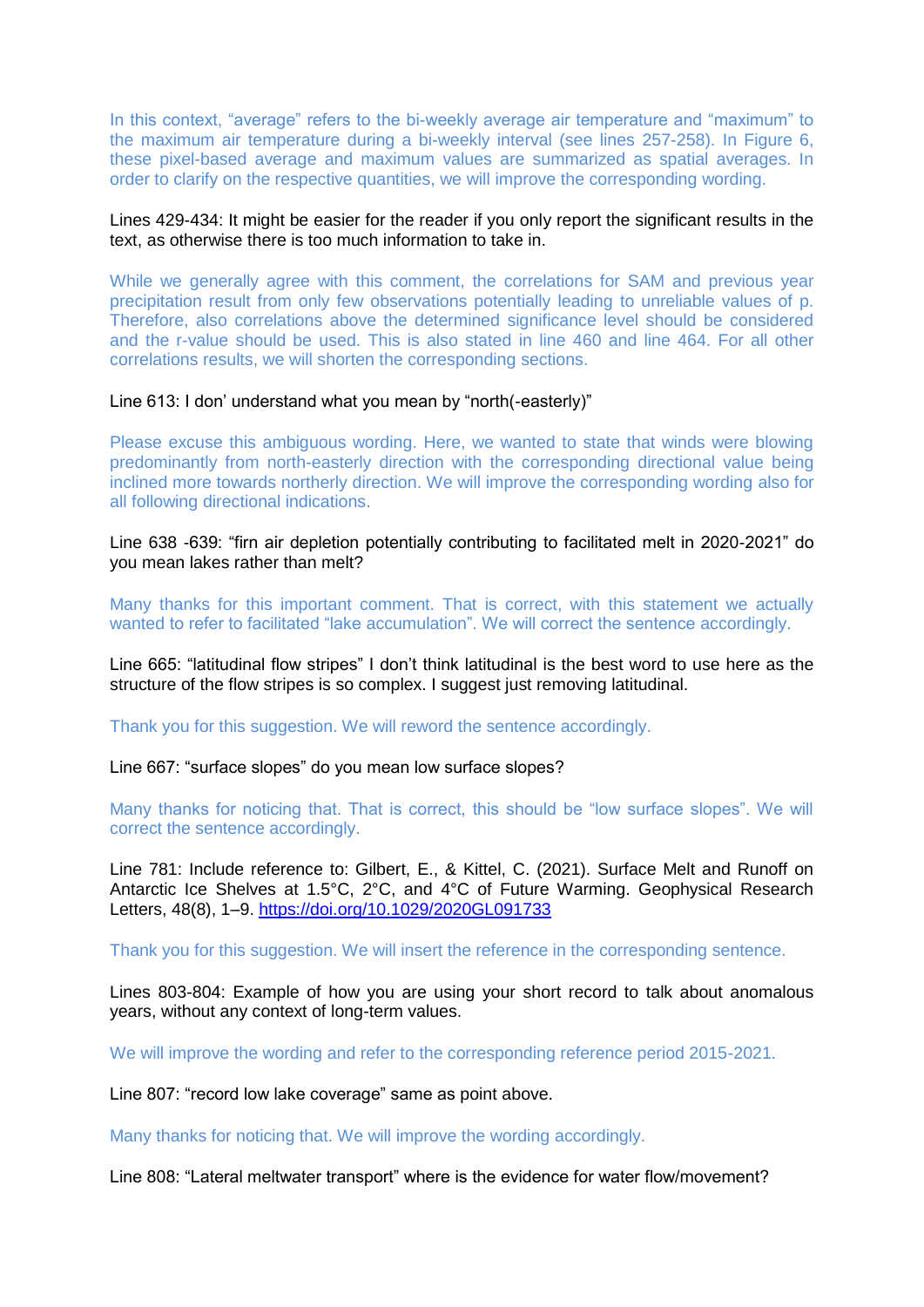As mentioned earlier, we will include an exemplary Figure in the Supplement showing lateral meltwater transport across Nivlisen Ice Shelf. Moreover, all bi-weekly mappings will be made publicly available.

## Line 829: "Reduced firn air content" How is this measured? Are you inferring this from the records of low snow accumulation?

As stated in line 263-265, we use previous year precipitation as indirect indicator for the FAC of snow thus, for analysis of relationships between supraglacial lake formation and the state of the snowpack.

Figure 1: "the large lake feature at the western grounding line was excluded from analyses"

I'm not sure what is meant here. (i) This is not mentioned anywhere else in the text. (ii) It is not clear what feature/lake you are referring to. (iii) What impact does excluding this area have on you results?

Please excuse the lack of information in Figure 1. The large lake feature referred to is Beaver Lake at the western edge of Amery Ice Shelf. Since Beaver Lake is a permanent lake feature that is frequently covered by smooth, see-through ice, it might cause misclassifications in Sentinel-2 data. In fact, the similar spectral characteristics of clear ice and shallow lake area can easily lead to misclassifications. To avoid this, we decided to exclude this permanent lake feature from our analysis. We will clarify on this in the description of Figure 1.

Figure 2: Looking at Figure 2e I wonder how much of this region is classified as a lake? There seems to be a high bright patch of open water and then an elongated drainage pathway. In the main text there is no discussion about meltwater volumes and how this might affect correlations with temperature and radiation, etc.

For a region as shown in Figure 2e, the round lake feature in the middle would be classified as lake area while the drainage structure would only partly be classified as lake. In particular, only the small streams visible in the middle of the drainage structure would be classified as lake while the rest would be masked. This mostly occurs due to the similarity to slush being masked as part of our slush elimination strategy (see line 242). As stated in lines 246-248, lake volumes were not derived due to the difficulties in differentiating between open water and slightly frozen lakes in optical satellite imagery, as also stated in other studies (e.g.,Moussavi et al., 2020). On the other hand, lake depth retrieval in SAR data is not possible.

Figure 5: As mentioned above, visibility of plots could be improved.

Many thanks for this suggestion. We will improve the color scheme in Figure 5 and include larger maps for each ice shelf in the Supplement.

Additional references cited:

Dirscherl, M., Dietz, A. J., Kneisel, C., and Kuenzer, C.: Automated Mapping of Antarctic Supraglacial Lakes Using a Machine Learning Approach, Remote Sens., 12, https://doi.org/10.3390/rs12071203, 2020.

Dirscherl, M., Dietz, A. J., Kneisel, C., and Kuenzer, C.: A Novel Method for Automated Supraglacial Lake Mapping in Antarctica Using Sentinel-1 SAR Imagery and Deep Learning, Remote Sens., 13, 197, https://doi.org/10.3390/rs13020197, 2021.